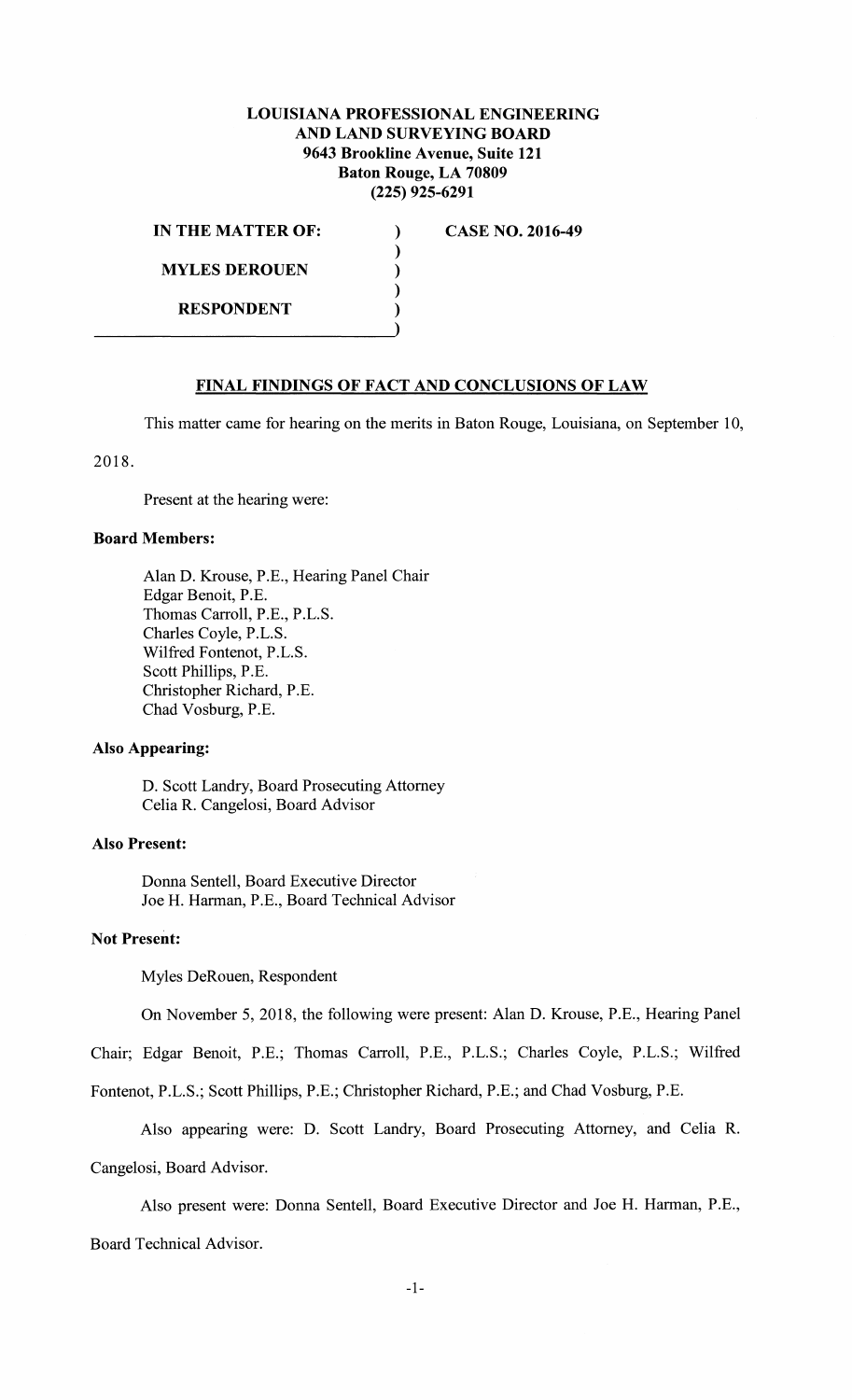Myles DeRouen, Respondent, was present.

After hearing the arguments of Myles DeRouen, Respondent, and Scott Landry, Board prosecuting attorney, and upon due consideration of the objections to and suggested modifications to the Proposed Findings of Fact and Conclusions of Law, on November 5, 2018, the Louisiana Professional Engineering and Land Surveying Board (LAPELS) makes the following Findings of Fact and Conclusions of Law: .

### **FINDINGS OF FACT**

1.

At all times material hereto, Respondent, Myles DeRouen, was not licensed in the State of Louisiana with LAPELS as a professional engineer. (Exhibit 1-A)

2.

Respondent, Myles DeRouen does not have a bachelor of science degree in mechanical engineering from the University of Louisiana at Lafayette. (Exhibit 2-A and 2-B)

### 3.

Since at least August, 2015, Myles DeRouen has conducted or offered to conduct business in Louisiana.

#### 4.

In August of 2015, Myles DeRouen represented in his *Linkedln* page that

**(a)** his slogan is, "Let's design your engineering visions",

**(b)** he is a "Skilled design engineering contractor with years of experience",

(c) he is the "President & Senior Design Engineer" at DeRouen Designs in Lafayette,

Louisiana and was previously an "Engineering Assistant" at Dow Chemical and worked in "Engineering" at McCoy Corporation,

**(d)** his skill and expertise included "Process Engineering" and "Engineering" and

(e) his education was a "Bachelor of Science (B.S.), Mechanical Engineering" from the University of Louisiana at Lafayette. (Exhibit No. 4A)

5.

By July of 2016, the reference to his education was removed from the *Linkedln* web page. (Exhibit 4C).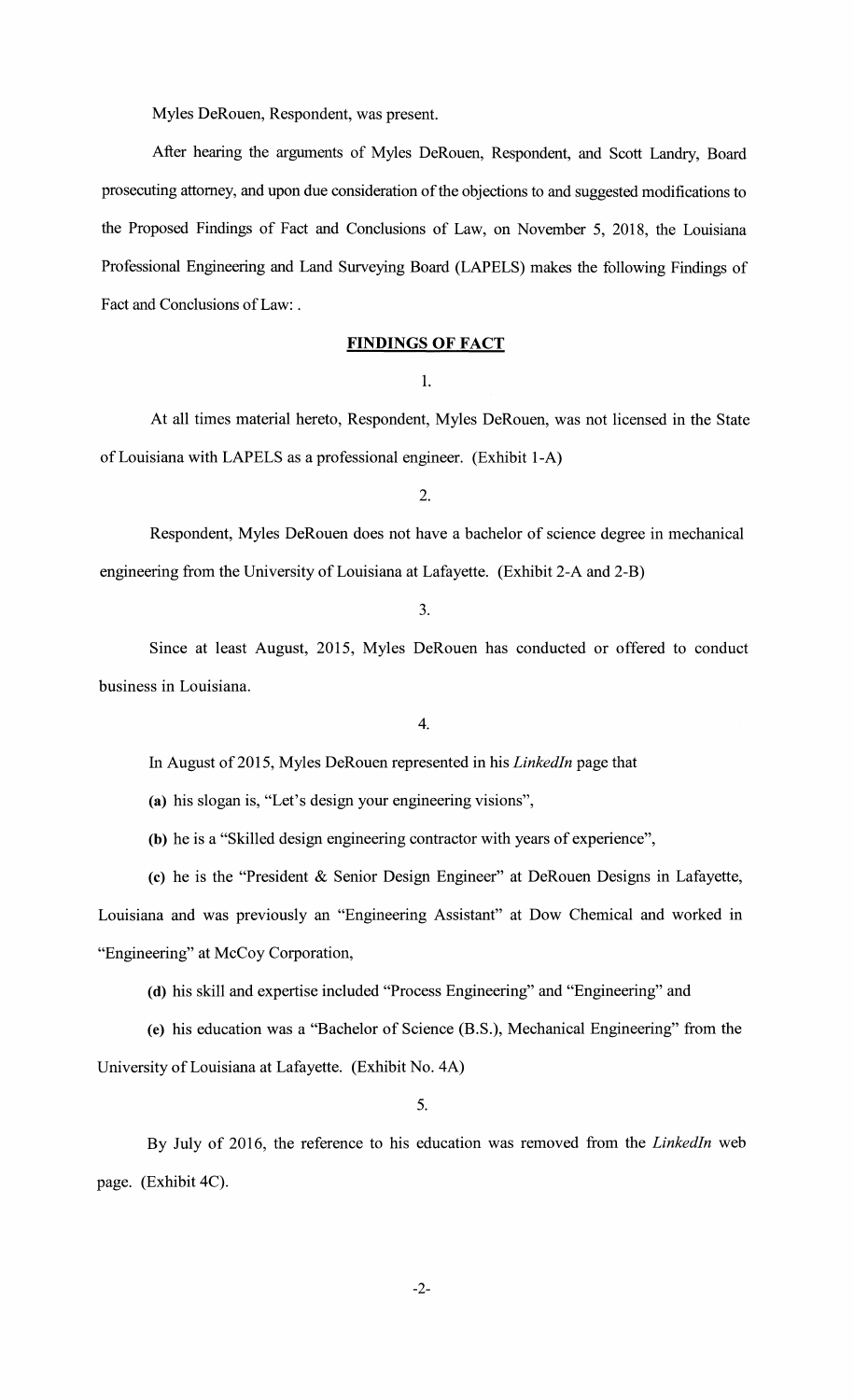6.

By August of 2016, Myles DeRouen removed references to "engineer" and "engineering" from the *Linkedln* web page but continued to maintain on the web page the slogan "Let's design your engineering visions" and the representations that he was previously an "Engineering Assistant" at Dow Chemical and worked in "Engineering" at McCoy Corporation and that his skill and expertise included "Process Engineering" and "Engineering". (Exhibit 4E)

7.

In August of 2015, through at least August of 2016, Myles DeRouen stated on the website *oilpro. com* that he is the "President & Senior Design Engineer" at DeRouen Designs in Lafayette, Louisiana, that his skills include "process engineering" and that his education was in "Mechanical Engineering" from the University of Louisiana at Lafayette. (Exhibit 6-A and 6-B)

8.

By mid to late 2017, Myles DeRouen continued to state on the website *oilpro.com* that his education was in "Mechanical Engineering" from the University of Louisiana at Lafayette. (Exhibit 6-C)

9.

In August, 2015, Myles DeRouen stated on the website *elance.com* that he is a "Senior Designer" in New Iberia, Louisiana, Louisiana and that his education was in "Mechanical Engineering" from the University of Louisiana at Lafayette from 2004 to 2009. (Exhibit 7)

### 10.

In mid to late 2017, Myles DeRouen stated on the website *skyciv.com* that he is a "Senior Design Engineer" and "Mechanical Design Engineer" in Lafayette, Louisiana. (Exhibit 8)

### 11.

On or about July 7, 2016, LAPELS received an Affidavit of Complaint and documents from Mr. Willem Mast, which suggested that Myles DeRouen may have committed violations of the Board's laws and/or rules regarding the practice of engineering in Louisiana by claiming on his resume and a Linked In website that he was an engineer. (Exhibit 3)

12.

Copies of the Affidavit of Complaint and documents were sent to Myles DeRouen by certified mail (return receipt requested) on August 2, 2016, to 5217 Hwy. 14, New Iberia, LA.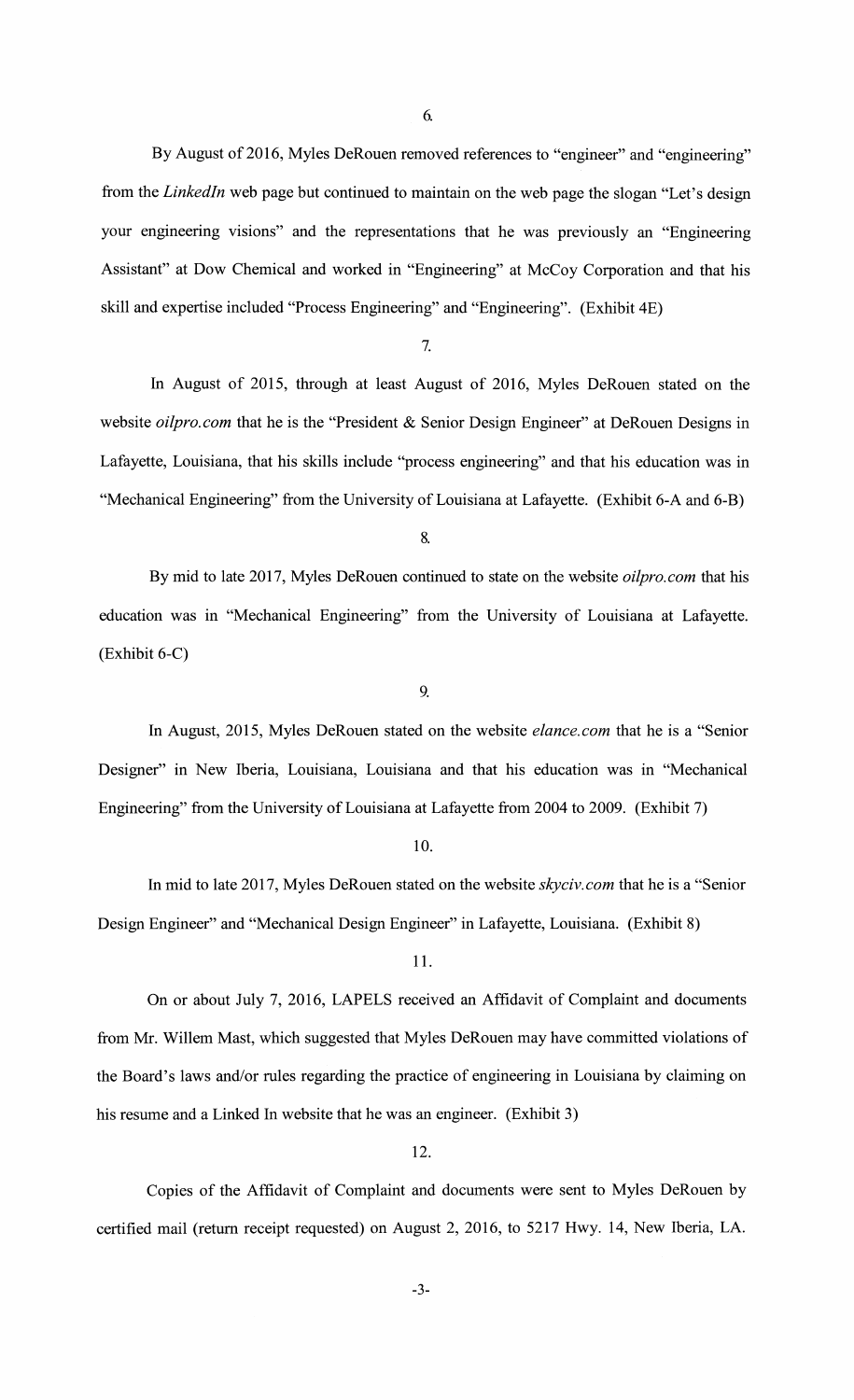The letter and Affidavit of Complaint and documents were received at the New Iberia address on August 5, 2016. (Exhibit 11)

# 13.

Myles DeRouen subsequently submitted a response to the Affidavit of Complaint and documents by email to Mr. Hyatt, the LAPELS investigator, on August 10, 2016. (Exhibit No. 12)

### 14.

On September 5, 2017, LAPELS staff sent a letter to Mr. DeRouen by certified mail (return receipt requested) to the New Iberia address advising him that a complaint review committee of LAPELS was considering preferring charges against him involving possible violations of

(a) La. R.S. 37:681 and La. R.S. 37:700 $(A)(1)$  and  $(7)$ , relative to offering to practice engineering and using the words "engineer", "engineering" or any modification or derivative thereof in a person's name or form of business or activity without proper licensure, and

(b) La. R.S.  $37:700(A)(11)$ , relative to the failure to provide within 30 calendar days of receipt of notice by certified mail, information or documents requested by the Board relating to any alleged violations of the Board's laws. (Exhibit 13)

### 15.

The complaint review committee attempted to resolve the matter informally, by including with the letter a proposed Consent Order and a notification to Myles DeRouen of his right to request an informal conference. (Exhibit 13). The certified letter and proposed Consent Order were never claimed by Myles DeRouen and were returned to LAPELS as "unclaimed" ''unable to forward" on or about October 6, 2017. (Exhibit 13)

#### 16.

The mailing was then emailed to Myles DeRouen on September 11, 2017. (Exhibit 13) Myles DeRouen responded by email dated September 28, 2017, an indication that he had received the September 5, 2017 certified letter and proposed Consent Order. (Exhibit 14)

17.

Myles DeRouen subsequently accepted the complaint review committee's offer of an informal conference, which was scheduled to be held on November 13, 2017, at 1:30 p.m.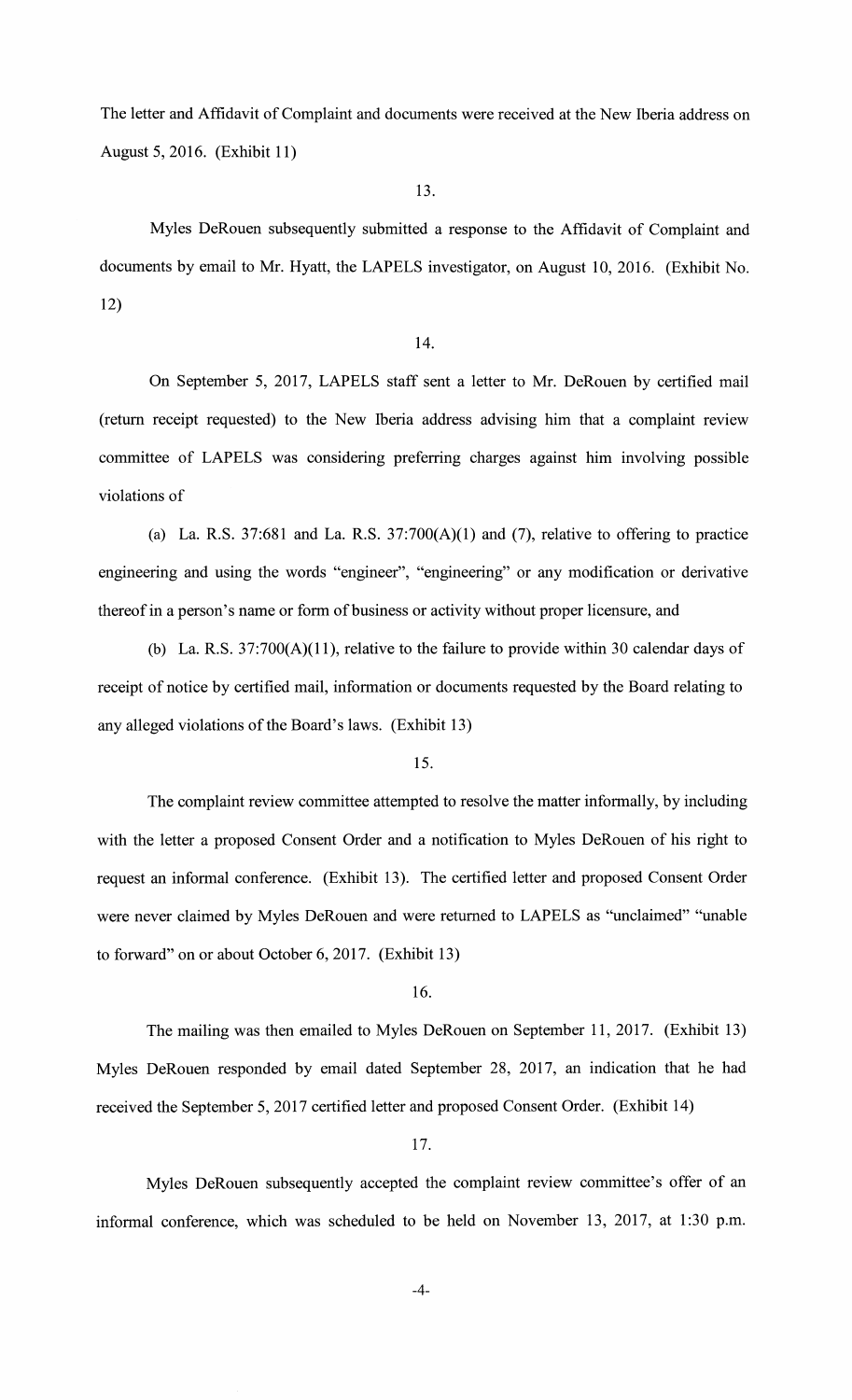Despite being advised by email and telephone of the date and time of the informal conference, Myles DeRouen did not appear for the informal conference. (Exhibit 14)

18.

On November 13, 2017, pursuant to La. R.S. 37:700(D)(2), by a unanimous vote the complaint review committee

(a) preferred charges against Myles DeRouen on the grounds that he may have violated

(i) La. R.S. 37:681 and La. R.S.  $37:700(A)(1)$  and (7), relative to offering to practice engineering and using the words "engineer", "engineering" or any modification or derivative thereof in a person's name or form of business or activity without proper licensure, and

(ii) La. R.S.  $37:700(A)(11)$ , relative to the failure to provide, within thirty calendar days of receipt of notice by certified mail, information and documents requested by the Board relating to any alleged violation of the Board's law, and

(b) directed that an enforcement hearing be held on June 18, 2018 at 1:30 p.m. at the Board's office at 9643 Brookline Avenue, Suite 121, Baton Rouge, Louisiana, in order that the Board may determine whether or not Myles DeRouen is in fact guilty of violating the above cited laws and/or rules and what, if any, enforcement action is appropriate.

19.

A copy of the Notice of Charges and Hearing was sent to Myles DeRouen by certified mail (return receipt requested) and regular mail on November 27, 2017, to a new address given to the Board investigator by Myles DeRouen, 1038 Independence Drive, Coppell, TX 75019. (Exhibit 15) The letter and Notice of Charges and Hearing sent to Myles DeRouen by certified mail were delivered to an agent on December 7, 2017. The copies sent to Myles DeRouen by regular mail were never returned to LAPELS. (Exhibit 15)

20.

A copy of the Notice of Charges and Hearing was also emailed to Myles DeRouen on November 27, 2017; Myles DeRouen responded by email of November 28, 2017 to the November 27, 2017 email. (Exhibit 15)

21.

By letter dated April 23, 2018, to Myles DeRouen at the Coppell, TX address, sent by certified mail (return receipt requested) and regular mail, Myles DeRouen was notified that the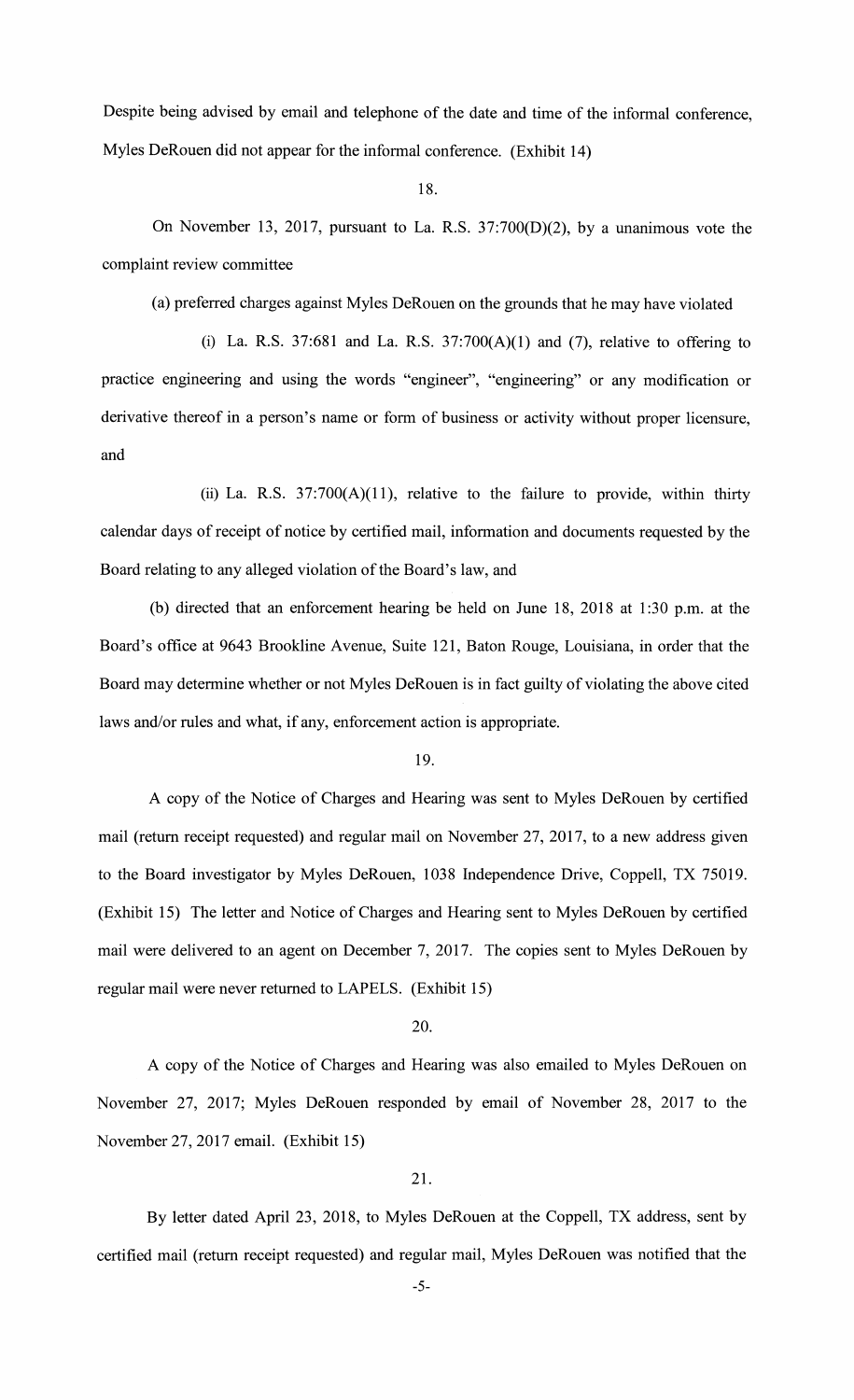hearing had been rescheduled for May 23, 2018, at 1:30 p.m. The certified mailing was returned to the Board office, however the copy sent by regular mail was never returned to LAPELS. (Exhibit 16)

22.

By email dated May 22, 2018, Myles DeRouen advised that he had only that day learned of the rescheduling of the hearing and requested a continuance. (Exhibit 17-A)

23.

By email dated May 22, 2018, Myles DeRouen was sent an order signed by the Hearing

Panel Chair Alan Krouse rescheduling the hearing for June 18, 2018, at 1 :30 p.m. (Exhibit 17-B)

24.

By email dated June 15, 2018, Myles DeRouen requested a continuance of the June 18, 2018, hearing due to a family medical issue. (Exhibit 17-C)

By Order dated June 15, 2018, the hearing was rescheduled for September 10, 2018, at 2:30 p.m. Myles DeRouen was emailed a copy of the Order on June 15, 2018. (Exhibit 17-D)

26.

Myles DeRouen notified LAPELS investigator William Hyatt by phone at noon September 10, 2018, that he would not attend the hearing on September 10, 2018 at 2:30 p.m.

27.

Myles DeRouen did not appear at the September 10, 2018 hearing.

28.

The combined actual costs incurred by LAPELS in connection with this case through September 10, 2018 total \$20,452.96. (Exhibit 18-B-1; and Exhibit 18-A-1 and Exhibit 18-C and Exhibit 18-D.)

# **CONCLUSIONS OF LAW**

1.

LAPELS has jurisdiction over these matters because all of the conduct of Myles DeRouen described above occurred in Louisiana.

2

La. **R.S.** 37:681 has at all relevant times provided as follows:

-6-

<sup>25.</sup>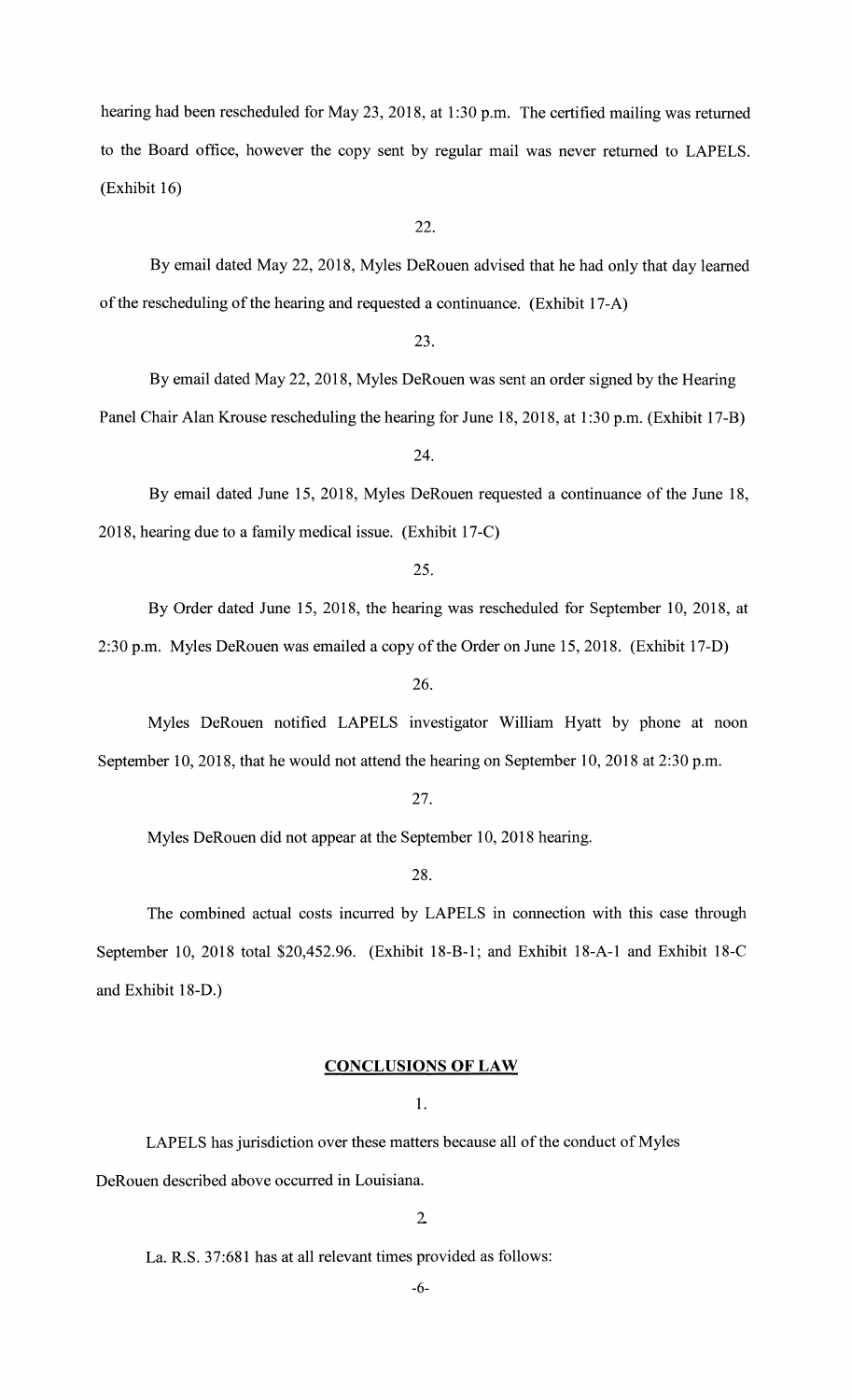*§681. General provisions* 

*In order to safeguard life, health, and property and to promote the public welfare, any individual in either public or private capacity, or foreign or domestic firm, practicing or offering to practice professional engineering or professional land surveying, shall be required to submit evidence that he is qualified to so practice and shall be licensed as hereinafter provided. It shall be unlawful for any person to practice or to offer to practice in this state engineering or*  land surveying, as defined in this Chapter, or to use in connection *with his name or otherwise assume, use, or advertise any title or description tending to convey the impression that he is a professional engineer or a professional land surveyor, unless such person has been duly licensed under the provisions of this Chapter.* 

3.

La. R.S.  $37:700(A)(1)$  and (7) have at all relevant time provided as follows:

*§700. Enforcement proceedings against other persons; procedure* 

*A. The board shall have the power to take enforcement action against any non-licensee or non-certificate holder found by the board to be guilty of any of the following acts or offenses:* 

*(1) Practicing or offering to practice engineering or land surveying in the state of Louisiana without being licensed in accordance with the provisions of this Chapter.* 

\* \* \*

*(7) The use by any person of the words "engineer" or "engineering" or "land surveyor" or "land surveying" or any modification or derivative thereof in its name or form of business or activity except as licensed under this Chapter or in the pursuit of activities exempted by this Chapter.* 

4.

La. R.S. 37:700(A)(11) has at all relevant times provided as follows:

*§700. Enforcement proceedings against other persons; procedure* 

*A. The board shall have the power to take enforcement action against any non-licensee or non-certificate holder found by the board to be guilty of any of the following acts or offenses:* 

\* \* \*

*(11) Failure to provide, within thirty calendar days of receipt of notice by certified mail, information or documents requested by the board relating to any alleged violation of this Chapter.* 

 $\ast$ 

5.

Louisiana law gives LAPELS authority to take enforcement action based on the facts in this

case.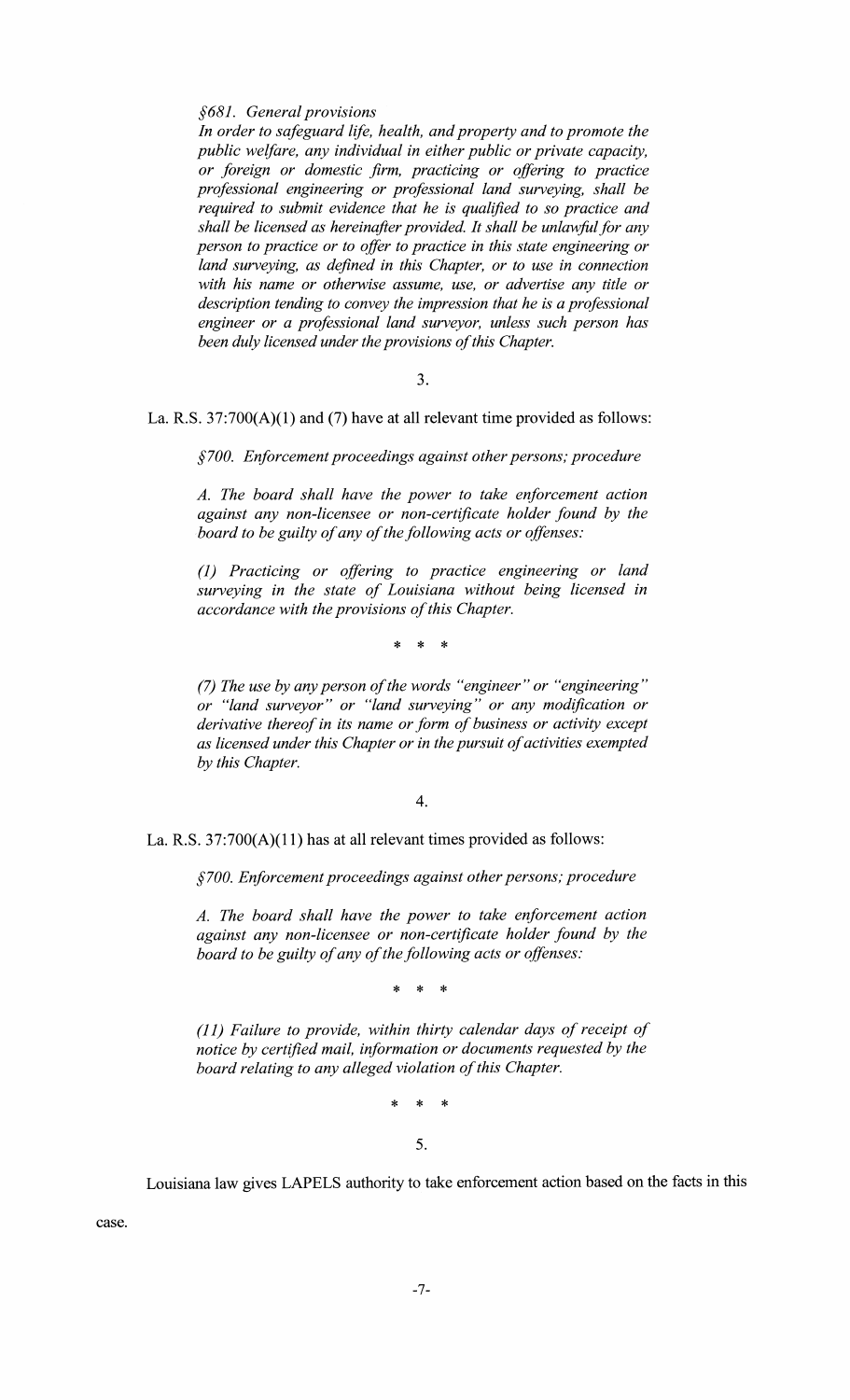6.

Pursuant to La. R.S. 37:700(A), **(B)** and (J), the enforcement action which LAPELS can take against any person found by LAPELS to be guilty of any of the acts or offenses listed in La. R.S. 37:700 includes, but is not limited to, a fine (in an amount not to exceed \$5,000 per violation) and the assessment of all reasonable costs.

7.

LAPELS concludes that the above described acts and omissions of Myles DeRouen:

a. constitute the offering to practice engineering in the State of Louisiana by a nonlicensee in violation of La. R.S. 37:681 and La. R.S. 37:700(1); and

b. the use of the words "engineer" and "engineering" by Myles DeRouen in connection with his name and form of business or activity in Louisiana, without being licensed as a professional engineer in Louisiana, or otherwise exempt from licensing, in violation of La. R.S. 37:681 and La. R.S. 37:700(A)(7).

8.

A Decision and Order will issue this date assessing the appropriate enforcement action against Myles DeRouen.

**THUS DONE** at Baton Rouge, Louisiana, this  $\frac{1}{2}$  day of  $\frac{\lambda}{\lambda}$  VE $\lambda$ ER, 2018.

# **LOUISIANA PROFESSIONAL ENGINEERING AND LAND SURVEYING BOARD**

By: **ALAN D. KROUSE, P.E., Hearing Panel Chair** 

### **Service Information:**

Please serve Myles DeRouen, 5217 Hwy. 14, New Iberia, LA 70560

Provide copy to:

D. Scott Landry 103 Two United Plaza 8550 United Plaza Boulevard Baton Rouge, Louisiana 70809 *Prosecuting Attorney for LAPELS*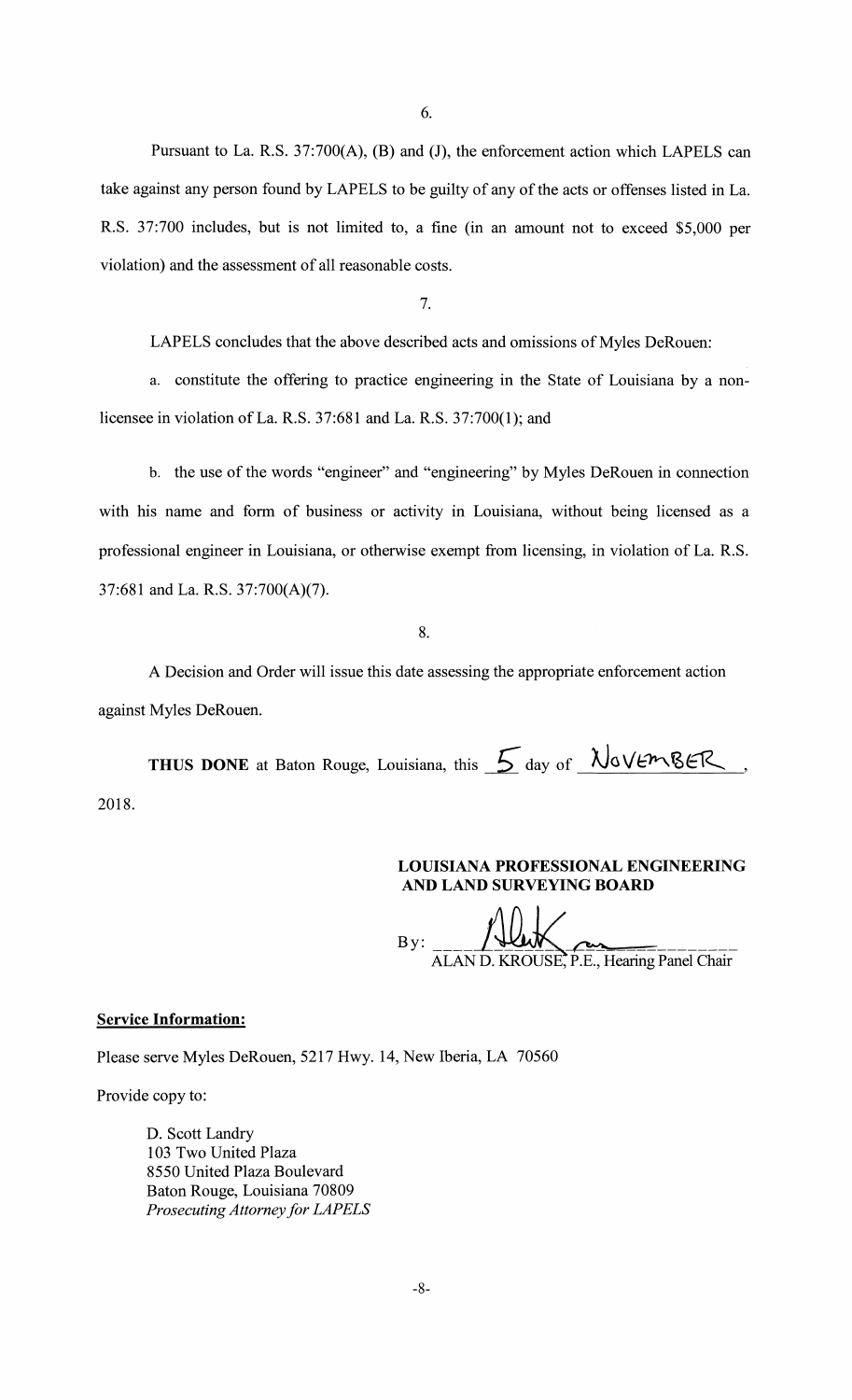# **LOUISIANA PROFESSIONAL ENGINEERING AND LAND SURVEYING BOARD 9643 Brookline Avenue, Suite 121 Baton Rouge, LA 70809**

) ) ) ) )

**IN THE MATTER OF: MYLES DEROUEN RESPONDENT** 

**CASE NO. 2016-49** 

**FINAL DECISION AND ORDER** 

Considering the Findings of Fact and Conclusions of Law, IT IS ORDERED, ADJUDGED AND DECREED THAT:

1.

The charges against Myles DeRouen for violation of La. R.S. 37:700(A)(11) are dismissed.

2

The charges against Myles DeRouen for violations of La. R.S. 37:681 and La. R.S.  $37:700(A)(1)$  and (7) are sustained.

3.

Myles DeRouen is assessed a fine in the amount of \$1,500.00, which shall be paid to

LAPELS by certified check within ten (10) days of the issuance of this Final Decision and Order.

4.

Myles DeRouen is assessed actual costs incurred by LAPELS in connection with this case through the date of the hearing, which costs total \$20,452.96, which shall be paid to LAPELS by certified check within ten (10) days of the issuance of this Final Decision and Order.

5.

Myles DeRouen is ordered to cease and desist offering to practice and/or practicing engineering in Louisiana, unless and until he is licensed to do so; and Myles DeRouen is ordered to cease and desist the use of the words "engineer" or "engineering" or any derivative thereof in referring to himself or his skills or qualifications, on his *Linkedln* page, on any websites, or in otherwise describing or promoting his business activities or services in Louisiana unless and until he is licensed to do so.

-1-